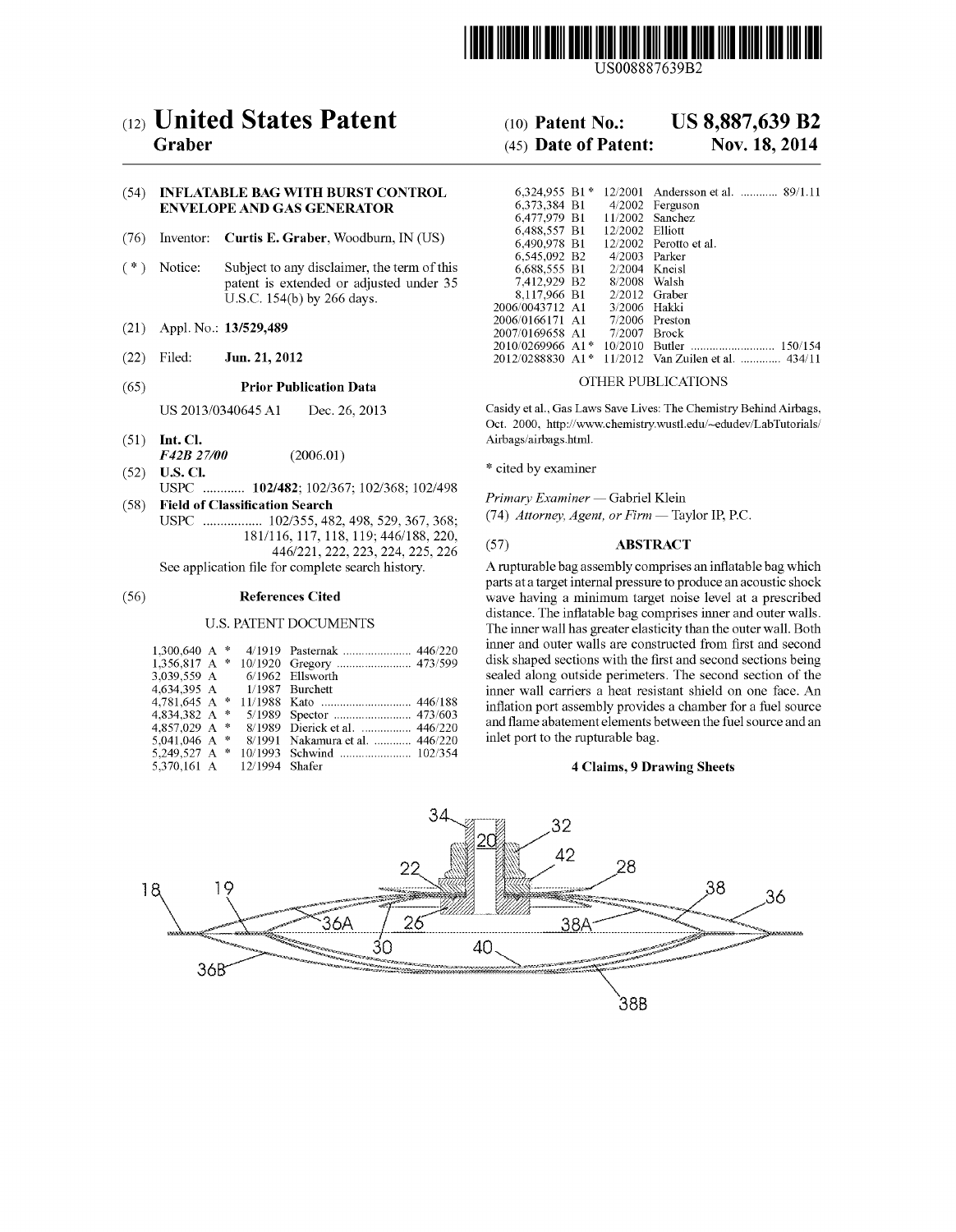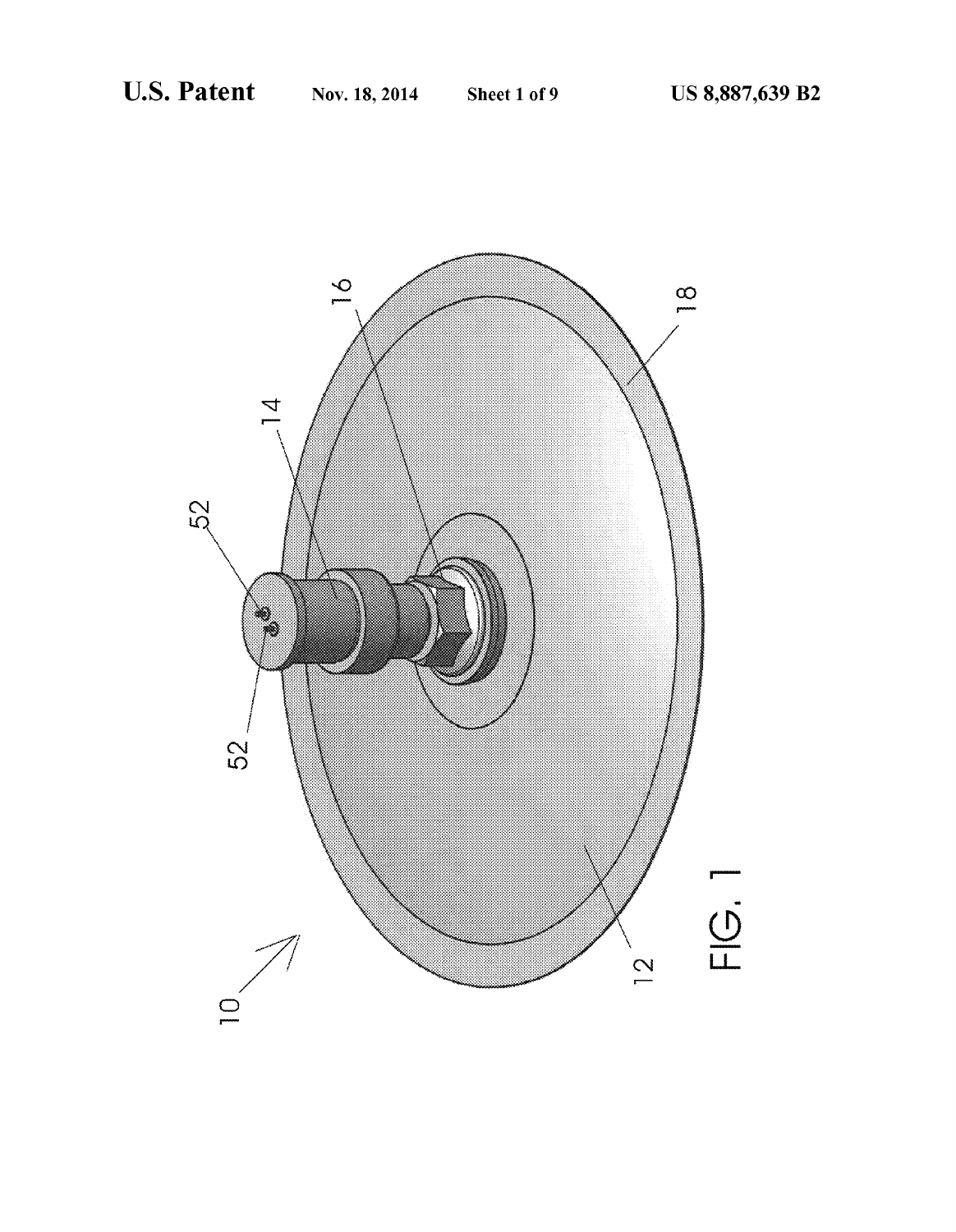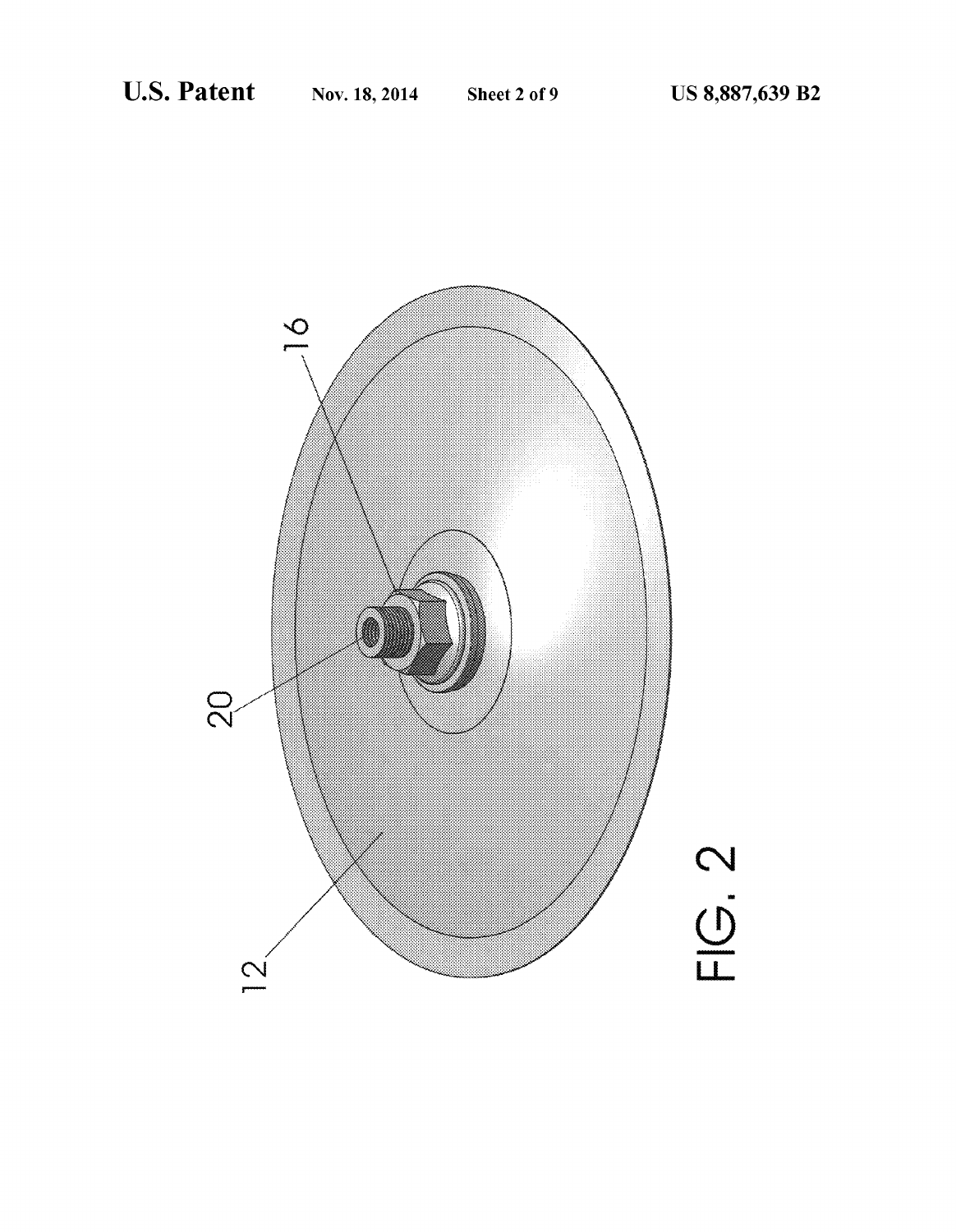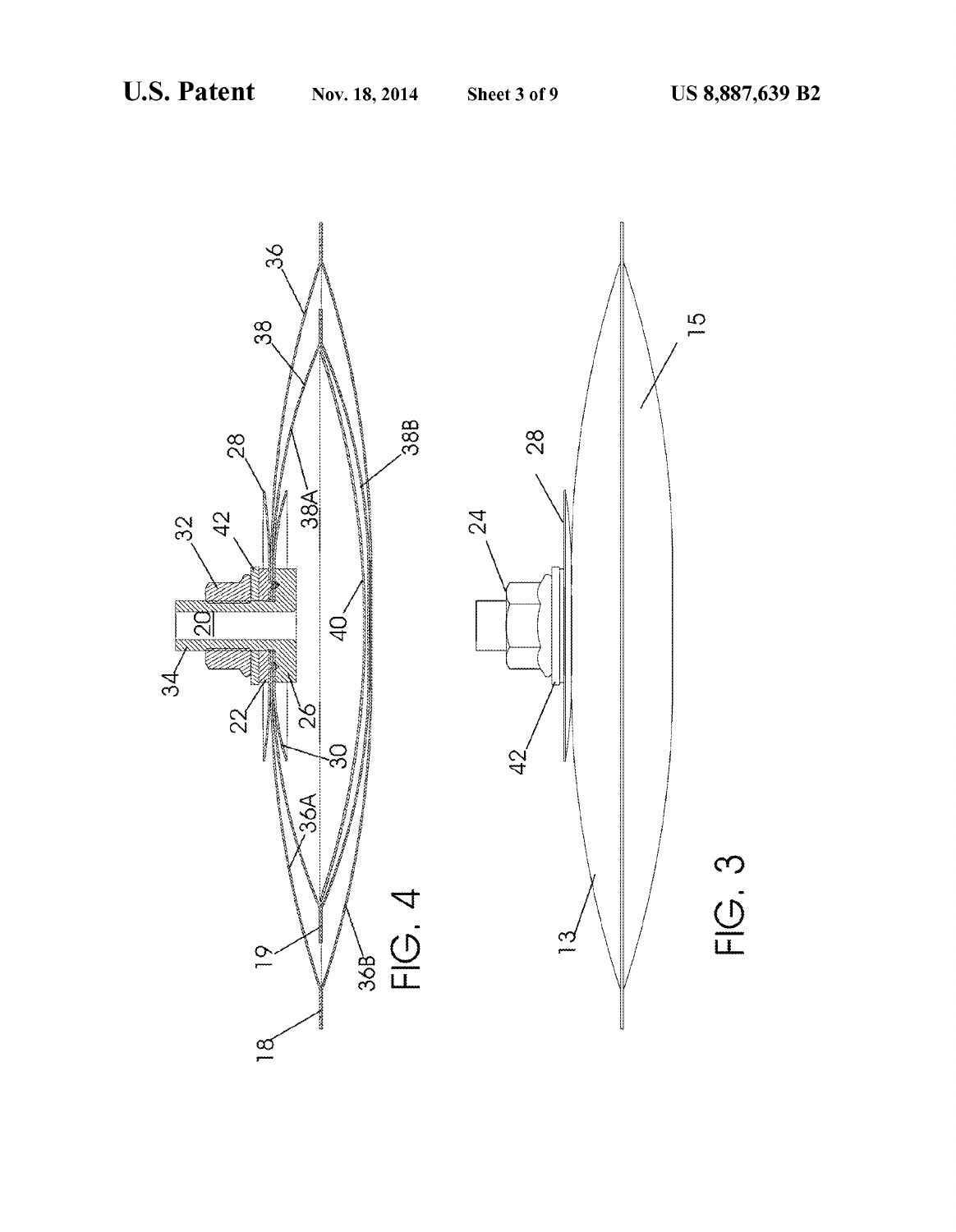

 $FIG. 5$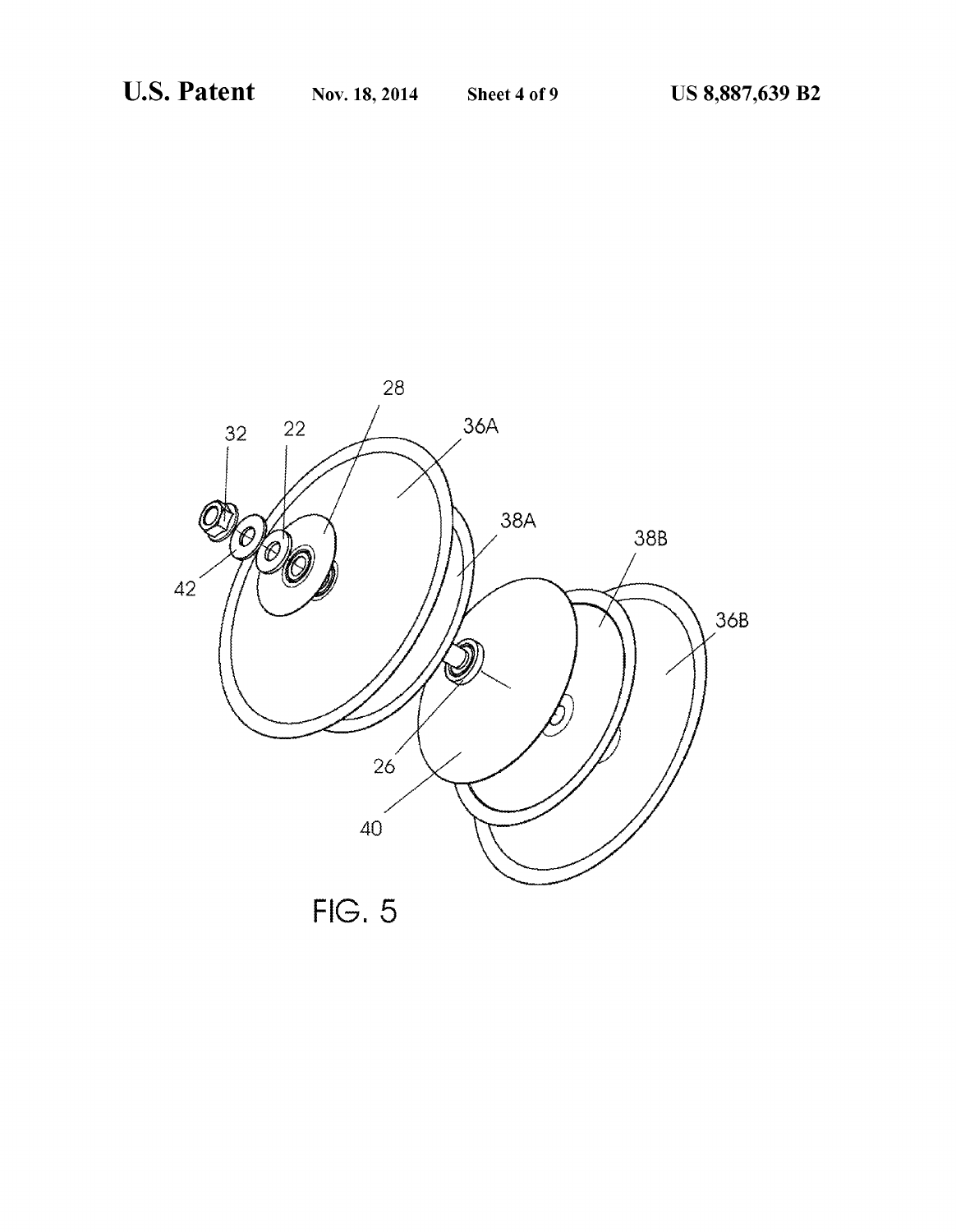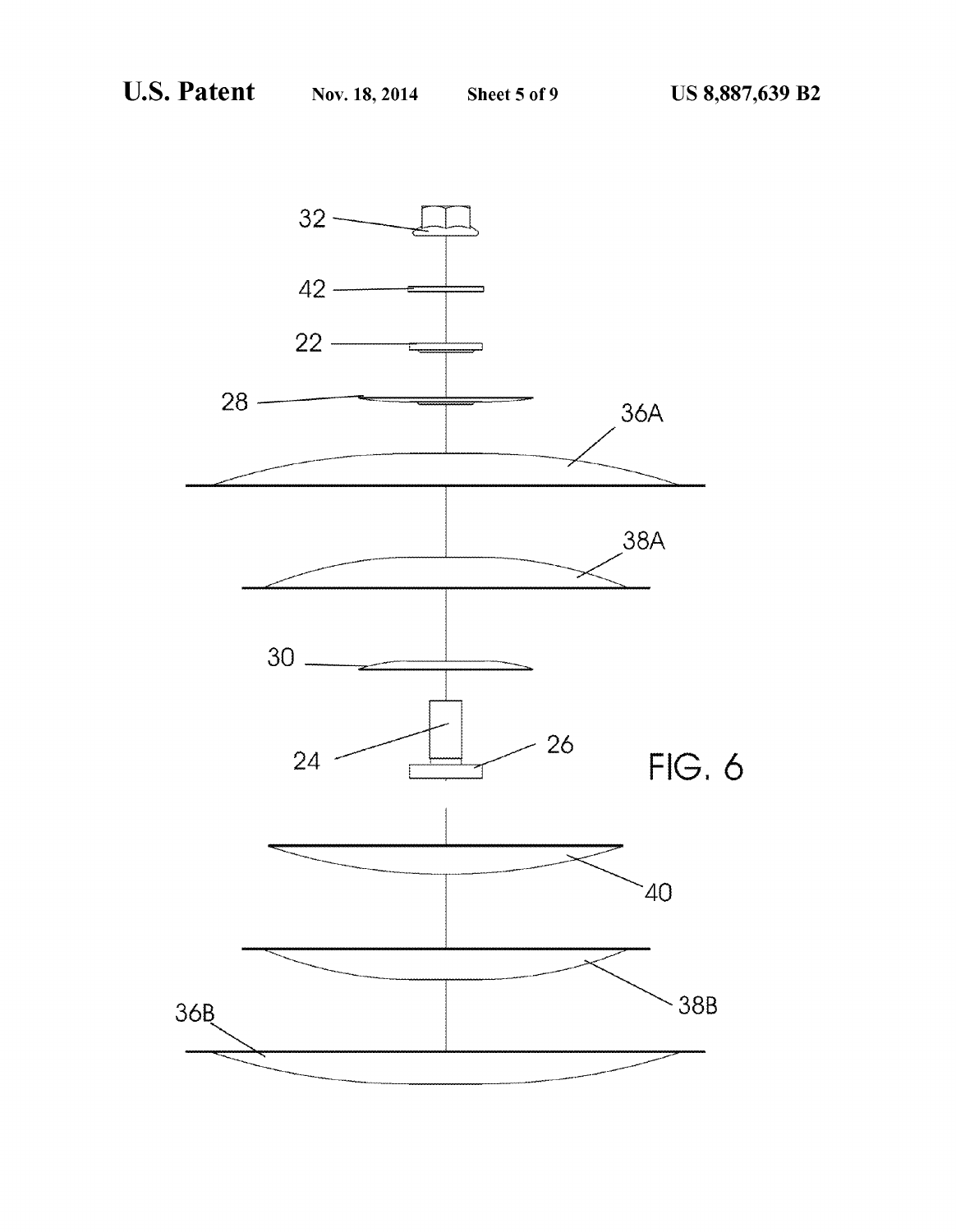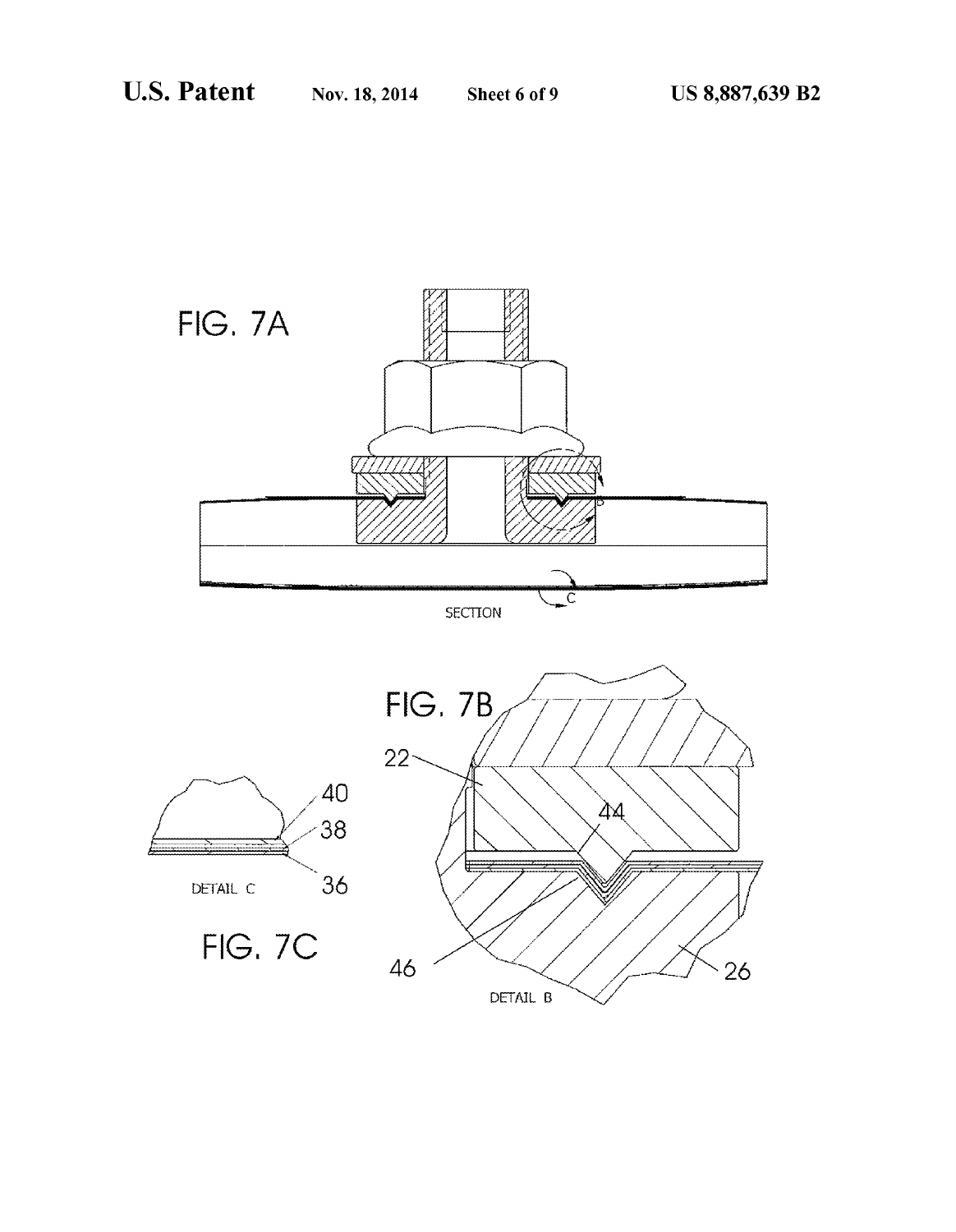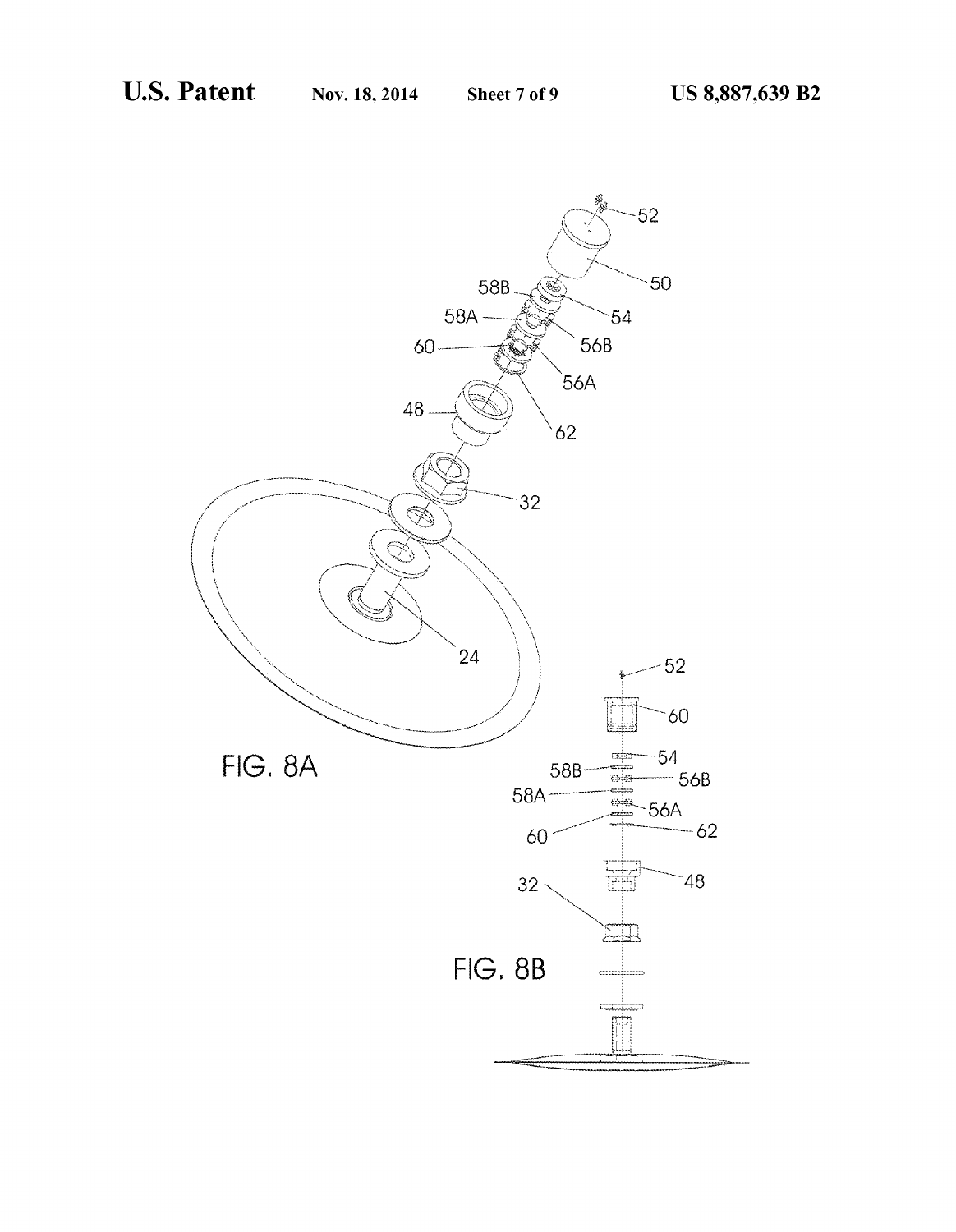

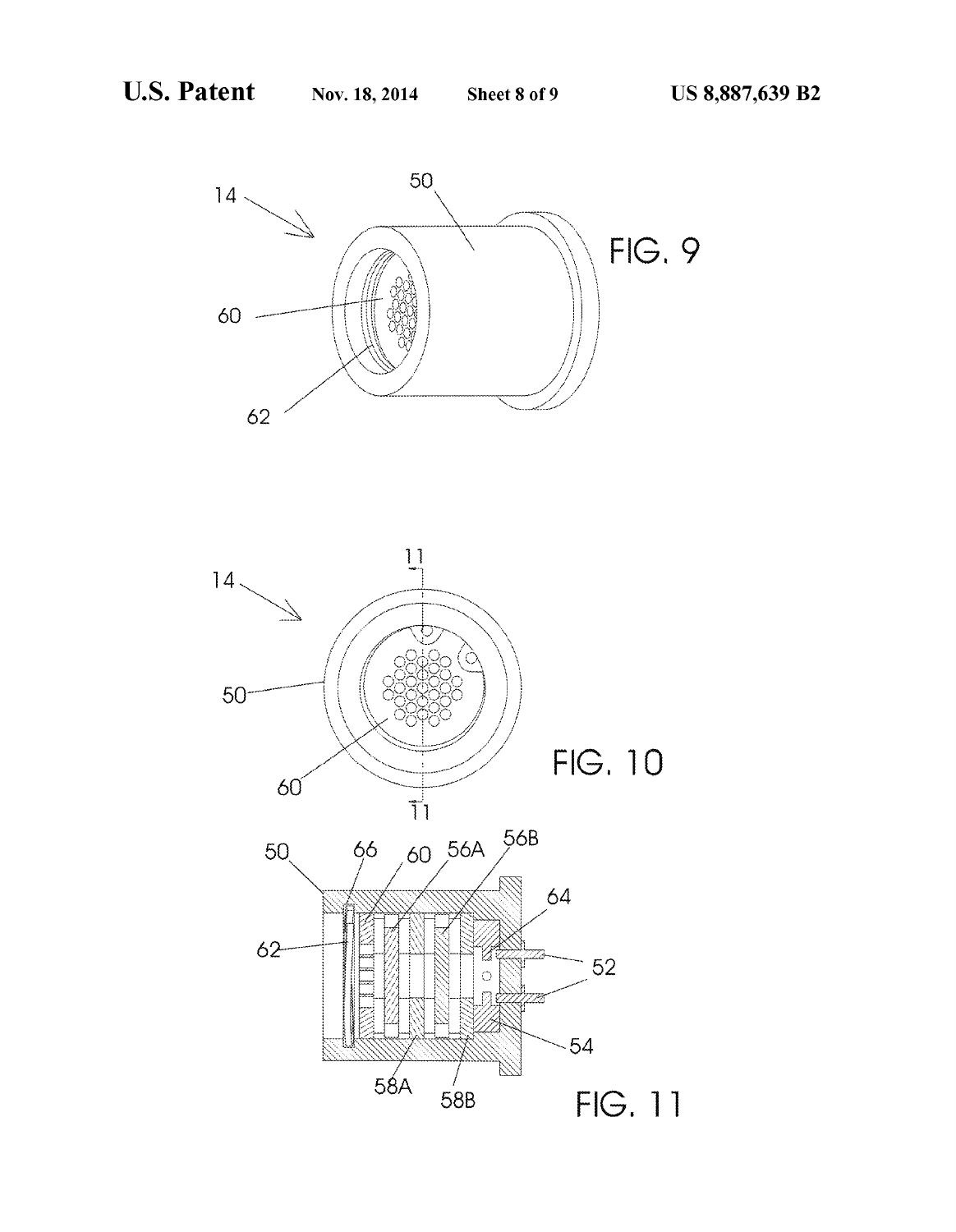

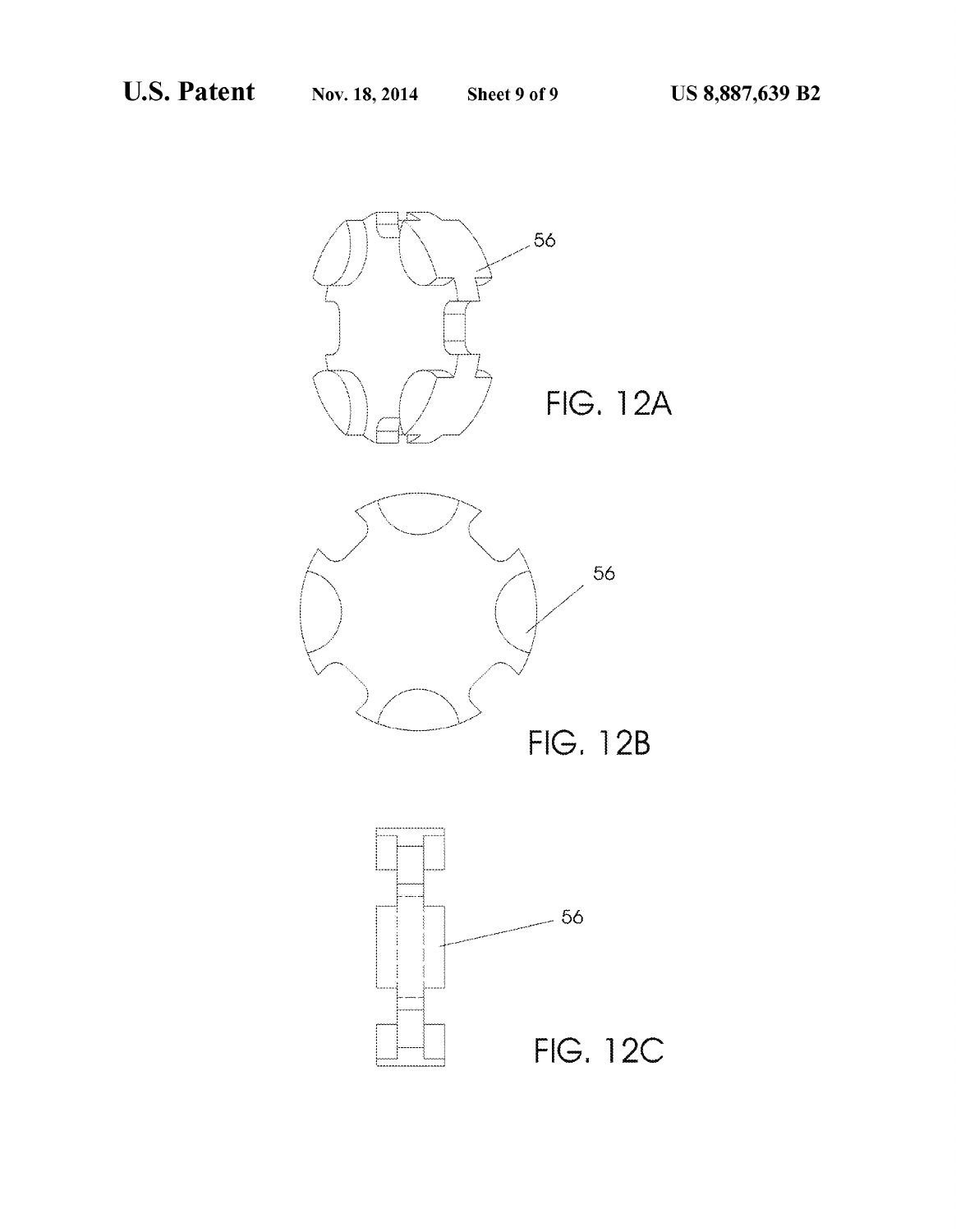10

5

# NFLATABLE BAG WITH BURST CONTROL ENVELOPE AND GAS GENERATOR

### BACKGROUND

1. Technical Field

The field relates to inflatable devices such as air bags and more particularly to an air bag having a burst point control envelope with particular application to stun grenades.

2. Description of the Technical Field

U.S. Pat. No. 8,117,966 taught a non-pyrotechnic stun grenade for generating loud, explosive sound by inflation to rupture of an inflatable bag. To make the point of rupture consistent from bag to bag and to achieve target noise levels within a limited time period the '966 patent proposed to 15 construct a single layer inflatable bag with a rupture seam. Upon inflation the rupture seam parted abruptly at a particular and predetermined degree of tension on the seam. The rupture seam parted at a design volume of the bag and pressure within<br>the bag to produce an N-wave. The explosive sound produced 20 consistently met a minimum target volume level. Although the '966 patent provided for a non-pyrotechnic, compressed air, inflation Source the patent Suggests that pyrotechnic gas generation more readily produced high gas flow rates than compressed gas sources.

The use of chemical reactions to generate gas generators for inflation of automotive air bags is known. One issue addressed during the development of Such air bags was the type of gas generator to use. Among the concerns was the byproducts produced by the chemical reactions or combus- 30 inlet. tion of the fuel Source used to generate the gas.

A popular contemporary gas generator for automotive applications is a mixture of sodium azide  $(NaN<sub>3</sub>)$ , potassium nitrate  $(KNO<sub>B</sub>)$  and silicon dioxide (SiO<sub>2</sub>). An exothermic (heat producing) decomposition of sodium azide into nitro- $35$ gen gas and Sodium can be initiated by exposure of the com pound to 300°C. The free nitrogen gas inflates the bag while the potassium nitrate reacts with the Sodium in a second reaction to produce potassium oxide  $(K_2O)$ , sodium oxide (Na<sub>2</sub>O) and more free nitrogen  $(N_2)$ . A final reaction trans- 40 for the gas arrester. lates the reactive potassium oxide and sodium oxide com pounds into more stable byproducts by a reaction with the silicon dioxide to produce potassium silacate and sodium silicate  $(K_2O_3Si$  and  $Na_2O_3Si$ ). These are chemically stable compounds which pose no known environmental and health 45 als and characters may be used to designate identical, corre threat. See Gas Laws Save Lives: The Chemistry Behind Airbags, Casiday, R. and Frey, R. (2000). In addition, the initiating materials are not hygroscopic as water absorption can slow or stop gas generating reactions limiting the shelf life of units. Alternative pytrotechnic formulations for a gas 50 generator may make use of potassium nitrite  $(KNO<sub>2</sub>)$ . Such fuel sources result in reactions which are highly exothermic and can produce higher temperatures than the reaction based on sodium azide.

Construction of an inflatable bag which ruptures at a consistent degree of inflation to produce predictable noise levels using an exothermic chemical reaction to produce the infla tion gas poses issues not present when a compressed air source is used. In contrast, where a compressed gas source is used for inflation the temperature of compressed gas falls 60 upon expansion.

### SUMMARY

A rupturable bag assembly for a stun grenade comprises an 65 inflatable bag which parts at a target internal pressure to produce an acoustic shock wave having a minimum target

noise level at a prescribed distance. The inflatable bag com prises inner and outer walls with the inner wall having greater elasticity than the outer wall. Both inner and outer walls are constructed from first and second disk shaped sections with the first and second sections being sealed along an outside perimeters. The second section of the inner wall carriers a heat resistant shield on its relatively inner face.

An inflation port is provided from outside into the ruptur able bag through the first sections of the outer and inner walls to deliver gas into the rupturable bag and against the heat

reistant shield. An inflation gas generater and flow arrester assembly is fitted to the inflation port outside of the rupturable bag.

### BRIEF DESCRIPTION OF THE DRAWINGS

FIG. 1 is a perspective view of a rupturable bag assembly for a stun grenade.

FIG. 2 is a perspective view of a rupturable bag.

FIG. 3 is a side elevation of the rupturable bag of FIG. 2.

FIG. 4 is a cross section view of the rupturable bag of FIGS.

2 and 3.

25 bag. FIG. 5 is an exploded perspective view of the rupturable

FIG. 6 is an exploded side view of the rupturable bag.

FIG. 7A is an cross sectional view of mating of an air inlet with the rupturable bag.

FIG. 7B is a detail view of clamping the bag with the air

FIG.7C is detail of the rupturable bag upper wall.

FIGS. 8A and 8B are exploded perspective and side views of the rupturable bag assembly.

FIG. 9 is a perspective view of the pressurization gas arrester for the rupturable bag assembly.

FIG. 10 is a top view of the gas arrester.

FIG. 11 is a cross-sectional view of the gas arrester taken along section lines 11-11 of FIG. 10.

FIGS. 12A, B and C are detail views of a assembly washer

### DETAILED DESCRIPTION

In the following detailed description, like reference numer sponding, or similar components in differing drawing figures. Furthermore, example sizes/models/values/ranges may be given with respect to specific embodiments but are not to be considered generally limiting.

Referring now to the figures and in particular to FIG. 1, a self-inflating rupturable bag assembly 10 is shown. Ruptur able bag assembly 10 may conceptually be divided into two sections, a rupturable bag 12 and an inflation gas generator assembly 14 which is mounted to bag inflation port 16. Rup turable bag 12 parts along a perimeter seam 18 upon inflation to a minimum pressure and tension on the seam. The ruptur able bag assembly 10 may be used with a variety of stun grenades to generate an explosive sound. A pair of electrical studs 52 allow connection to an electrical circuit which may be used to ignite a fuel Source located in the inflation gas generator assembly 14.

In FIG. 2 the rupturable bag 12 is shown with inflation gas generator assembly 14 detached to better show inflation port 16. The upper portion of inflation port 16 is threaded for attachment to the inflation gas generator assembly 14 and provides an inlet 20 disposed through its center. Inflation gas is introduced to rupturable bag 12 via inlet 20.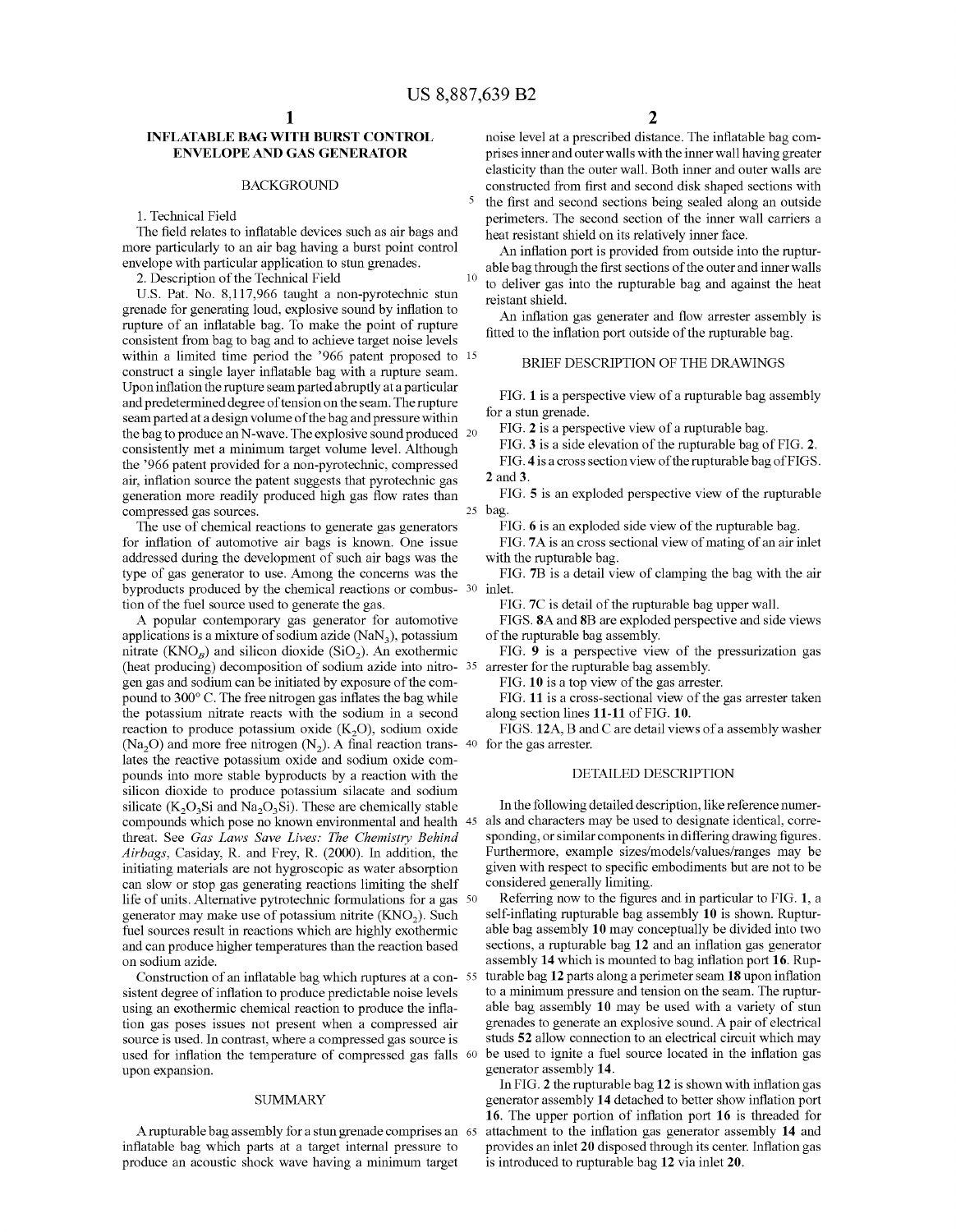15

The details of construction of rupturable bag 12 are shown<br>in FIGS. 3-6. Inflation port 16 is a multiple element assembly extending through an upper wall of rupturable bag 12. The inflation port 16 incorporates a conduit 34 which is flattened and thickened at one end to form an inner bulkhead 26. 5 Conduit 34 extends through a first of two walls 13, 15 of rupturable bag 12 which places inner bulkhead between the two walls, inside an assembled an assembled rupturable bag 12.

Located between the inner bulkhead 26 and the first wall 13 10 is an inner collar 30. Outside of first wall 13 is an outer collar 28. Adjacent the outer collar 28 moving along conduit 34 is a washer 42. The collars 30, 28, clamp washer 22 and washer 42 are held in place by a nut 32 which is threaded onto the conduit 34.

The rupturable bag 12 comprises first and second walls 13, 15. The rupturable bag 12 also comprises an inner elastic balloon 38 and an outer reinforced envelope 36. The material of the outer envelope 36 is less elastic than the material used to construct the inner balloon 38. A nylon weave fabric would 20 be suitable. Both the inner elastic ballon 38 and the outer reinforced envelop 36 are constructed from first and second layers, in the case of the inner elastic balloon, first and second layers 38A and 38B, and in the case of the outer reinforced envelope 36, first and second layers 36A and 36B. The halves 25 of inner elastic ballon38 are closed along seam 19. The halves of outer reinforced envelope 36 are closed along seam 18. Seam 18 is constructed to part upon application of pressure from within. Failure of seam 18 results in a cascade failure of inner elastic balloon 38. Seam 18 may be constructed in a 30 number of ways. Where closed mesh, rip stop (a type of weave) nylon is used as a fabric from which outer reinforced<br>envelop 36 is constructed. The seam 18 may be formed using braided nylon or polyester with a typical strength range of 20 to 50 lbs. tensile strength stitching the two halves together. A 35 zig-zag stitch allows the use of lower tensile strength materials for the burst envelope and the seam than a straight stitch allows. The inner elastic balloon may be made with vinyl with the halves welded together. Welding may be done a number of ways, for example, Sonically, chemically or radio frequency 40 welded. Adhesives and heat bonding are also possible. In this way a Volumetrically small envelope can be constructed which can be inflated to a target burst pressure of 375 psi. A bag having a diameter of 5 inches on inflation producing a 180 dB peak over pressure shock wave on rupture can be built. 45 Such a bag can be inflated to rupture in 20 to 30 milliseconds using a sodium azide or similar gas source.

Applied to the inner face of second layer 38B of inner elastic balloon 38 is a heat shield layer 40, which may be constructed of aluminum foil of mylar. Heat shield layer 40 is 50 used to prevent premature failure of rupturable bag 12 due to ejection of hot gas from inlet 20.<br>FIGS. 7A-C illustrate of the juncture between inlet port

assembly 16 and the first wall 13 of rupturable bag 12 and of the second wall 15 of the rupturable bag. The clamp washer 55 22 carries an annular dimple 44 on one face displaced out wardly from the conduit 24. Annular dimple 44 aligns on and is shaped to conform to an annular depression 46 on the adjacent face of inner bulkhead 26. The first wall 13 of the rupturable bag 12 is pinched between the inner bulkhead 26 60 and the clamp washer 22. Adhesive layers may be used between wall elements in the area of the clamp washer 22 to improve sealing.

FIGS. 8-12 illustrate construction of the inflation gas gen erator assembly 14. Gas arrester assembly 14 includes a hous- 65 ing/body 50 which is essentially a tube which is open an one end, closed at the other. The open end of the body 50 is mated

4

with a connector 48 fitted between the inflation gas generator assembly 14 and the inflation port 16. Connecter 48 is fitted to conduit 24 outside nut 32 on the exposed end of the conduit relative to the rupture bag 12. The remaining elements of the inflation gas generator assembly 14, excluding a pair of elec trical studs 52, are located in the housing 50. The electrical studs 52 pass through the housing to allow application of an electrical trigger signal from outside the housing to a fuel source 54 located in the housing 50.

Combustion of fuel source 54, which may be a dry, packed<br>blend of sodium azide, silicon dioxide and potassium nitrate, results in a jet of high temperature gas being ejected from the open end of the inflation gas generator assembly 14 into a connector 48 between the assembly 14 and the inlet 20 of the inflation port 16. Fuel source 54 is shaped an a ring with a plurality of radial connecting rods 64 aimed inwardly on the ring for connection to the electrical studs 52 by wires (not shown). As an alternative to a fuel source including sodium azide, more conventional pyrotechnic fuel sources may be used, typcially incorporating potassium nitrite. To protect the elastomeric and fabric layers of the rupturable bag 12 from the full force and heat of gas ejected from the gas generator assembly 14 the path from fuel source 54 to connector 48, while axial, is not direct. A variety of trigger mechanisms may be used, particularly where an electronic trigger signal is provided.

Upon assembly of inflation gas generator assembly 14 the fuel source 54 is located deepest in the housing 50, proximate to the closed end of the housing and distal to its open end. Moving toward the open end of housing 50 a lower washer 58B is located having a central annular opening through which gas is ejected. Next in line is a lower spacing washer 56B which defines openings between its perimeter edge and the inner wall of the housing 58B. Spacing elements are constructed into the lower spacing washer 56B so that gas can pass from the central annular opening of washer 58B to the perimeter openings. This cycle is repeated once with an upper washer 58A and an upper spacing washer 56A. The lower and upper spacing washers 56B and 56A are illustrated in detail in FIGS. 12A-C generally at reference numeral 56. Washers 58A, 58B, 56A and 56B, along with top cap 60, provide a flame arresting function the fuel source 54 and the inlet port **20.** A more extensive flame arresting system incorporating additional washers of alternating types may be employed for pyrotechnic devices as the target temperature range in the rupture envelope is below 100 to 125 degrees Celsius.

Gas is ejected from housing 50 through a perforated top cap 60. Top cap 60 is retained in housing 50 using a spring spacing ring 62 which fits in an annular slot 66 in the inner wall of the housing proximate to the open end of the housing.

What is claimed is:

1. A rupturable bag assembly for a stun grenade compris 1ng:

a bag having inner and outer walls;

- the inner and outer walls each having first and second opposed sections;
- a heat resistant layer applied to the second section of the inner wall;
- the first and second sections of the inner wall being joined along a perimeter seam to form an inflatable balloon;
- the first and second opposed sections of the outer wall being joined along a second perimeter seam; and
- the second perimeter seam being constructed to abruptly part at a target tension applied by inflation of the inflat able balloon so that the inflatable balloon fails and an acoustic shock wave having a minimum target noise level at a prescribed distance results.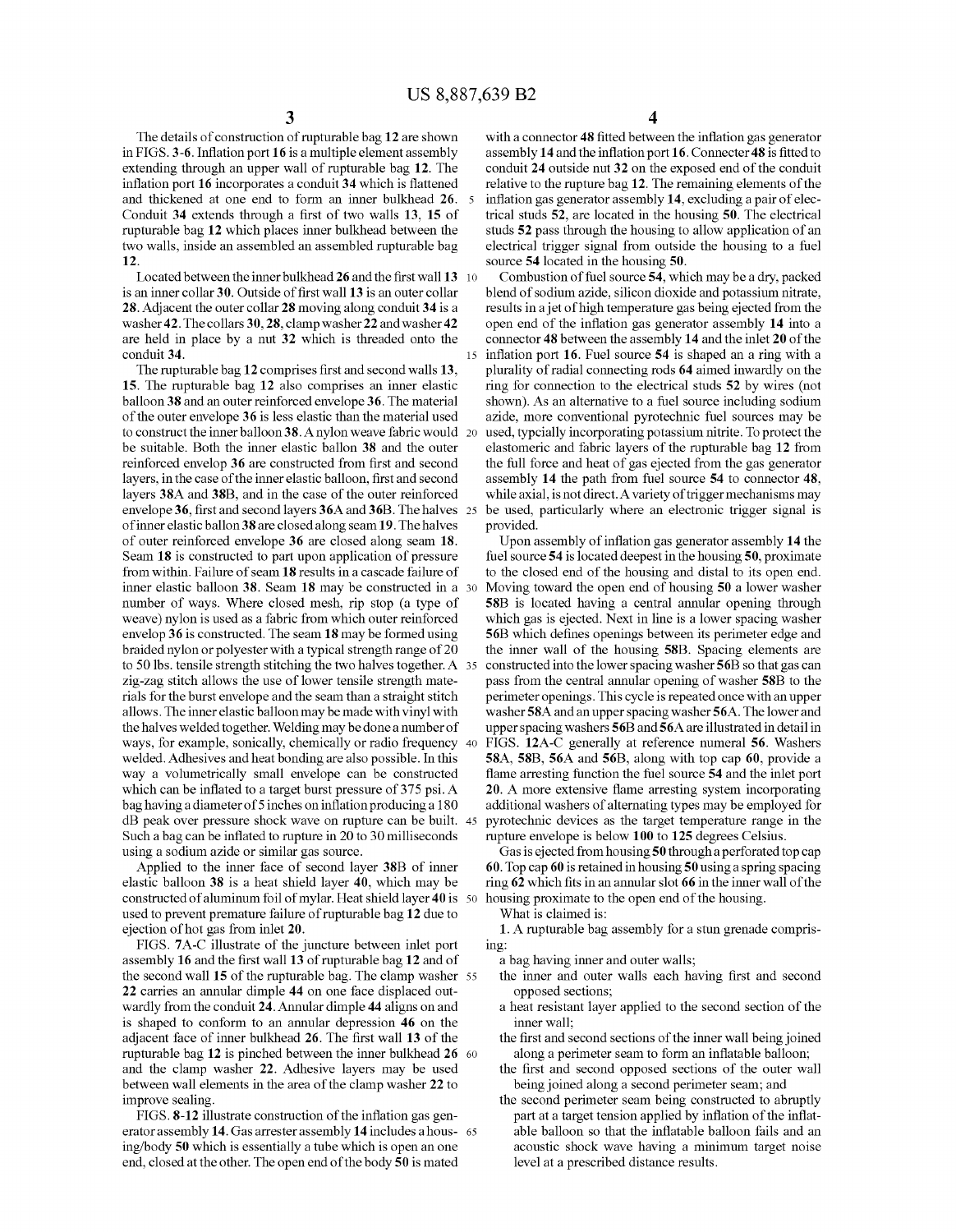2. The rupturable bag assembly of claim 1, further com prising:

the inner wall having greater elasticity than the outer wall.

3. The rupturable bag assembly of claim 2, further com prising: 5

an inflation port through the first sections of the outer and inner walls.

4. The rupturable bag assembly of claim 3, further com prising:

an inflation gas and arrester assembly attached to the infla- 10 tion port; and

a fuel source located in the inflation gas and arrester assem bly and having a ring or pellet shape.

k k k k k